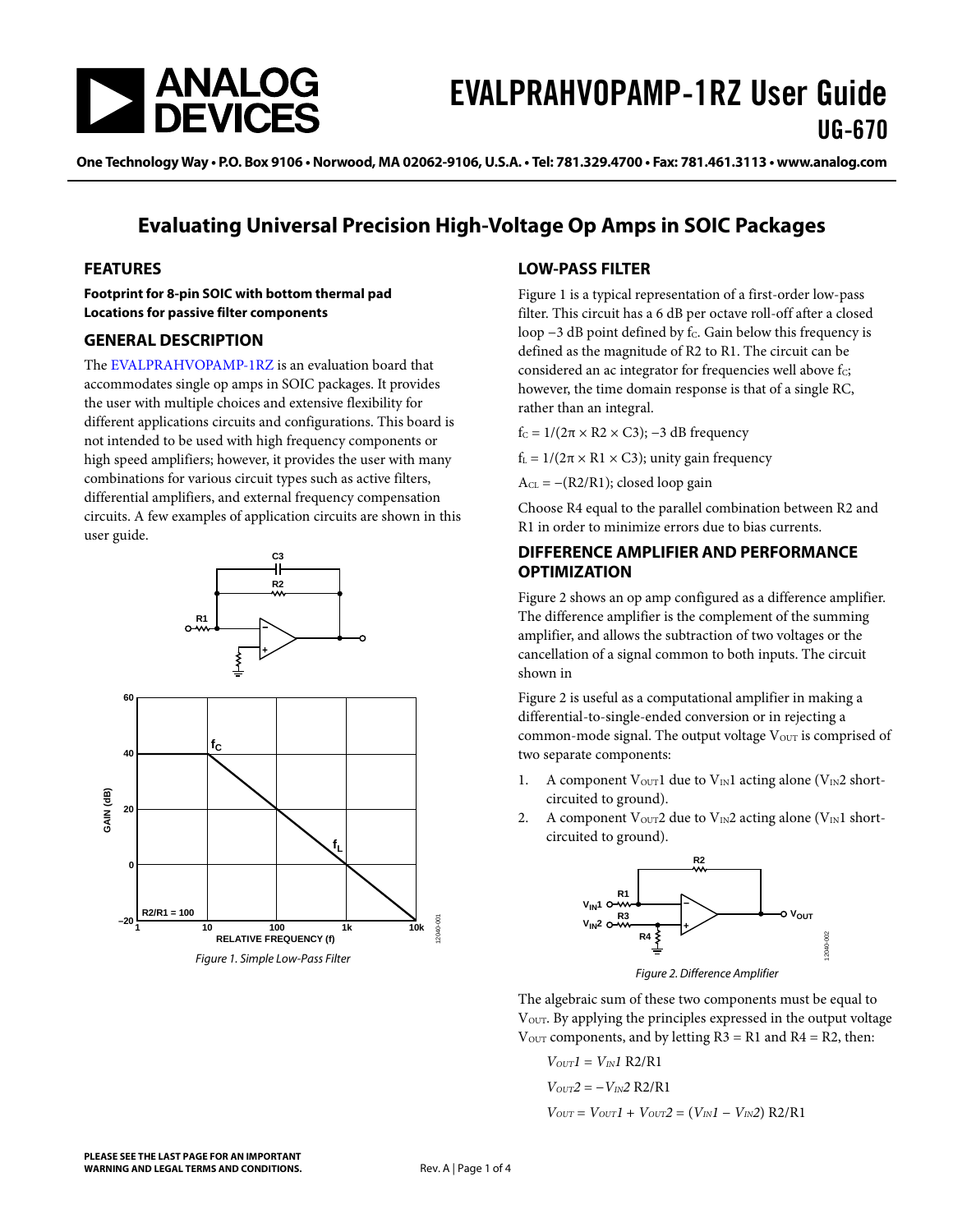Difference amplifiers are commonly used in high-accuracy circuits to improve the common-mode rejection ratio (CMRR).

For this type of application, CMRR depends upon how tightly matched resistors are used. Poorly matched resistors result in a low value of CMRR.

To see how this works, consider a hypothetical source of error for resistor R7 (1 − error). Using the superposition principle and letting  $R4 = R2$  and  $R7 = R6$ , the output voltage is as follows:

$$
V_{OUT} = \left\{ \frac{\left[\frac{R2}{R1}\left(1 - \frac{R1 + 2R2}{R1 + R2}\right) \times \frac{error}{2}\right]}{VD + \left(\frac{R2}{R1 + R2} \times error\right)}\right\}
$$

 $V_{DD} = V_{IN}2 - V_{IN}1$ 

From this equation,  $A_{CM}$  and  $A_{DM}$  can be defined as follows:

 $A_{CM} = R2/(R2 - R1) \times error$  $A_{DM} = R2/R1 \times \{1 - [(R1 + 2R2/R1 + R2) \times error/2]\}$ 

These equations demonstrate that when there is no error in the resistor values, the  $A_{CM} = 0$  and the amplifier responds only to the differential voltage applied to its inputs. Under these conditions, the CMRR of the circuit is highly dependent on the CMRR of the amplifier selected for this job.

As mentioned above, errors introduced by resistor mismatch can be a big drawback of discrete differential amplifiers, but there are different ways to optimize this circuit configuration:

- 1. The differential gain is directly related to the ratio R2/R1. Therefore, one way to optimize the performance of this circuit is to place the amplifier in a high gain configuration. When larger values for resistors R2 and R4 and smaller values for resistors R1 and R3 are selected, the higher the gain, the higher the CMRR. For example, when  $R2 = R4 = 10 \text{ k}\Omega$ , and  $R1 = R3 = 1 \text{ k}\Omega$ , and error = 0.1%, CMRR improves to greater than 80 dB. For high gain configuration, select amplifiers with very low IBIAS and very high gain (such as th[e ADA4661-2,](http://analog.com/ADA4661-2?doc=EVALPRAHVOPAMP_1RZ_UG-670.pdf) [ADA4610-2,](http://analog.com/ADA4610-2?doc=EVALPRAHVOPAMP-1RZ_UG-670.pdf) and [AD8667\)](http://analog.com/AD8667?doc=EVALPRAHVOPAMP-1RZ_UG-670.pdf) to reduce errors.
- 2. Select resistors that have much tighter tolerance and accuracy. The more closely they are matched, the better the CMRR. For example, if a CMRR of 90 dB is needed, match resistors to approximately 0.02%.

#### **CURRENT-TO-VOLTAGE CONVERTER**

Current can be measured in two ways with an operational amplifier. Current can be converted to a voltage with a resistor and then amplified, or injected directly into a summing node.



*Figure 3. Current-to-Voltage Converter*

<span id="page-1-0"></span>[Figure 3](#page-1-0) is a typical representation of a current-to-voltage transducer. The input current is fed directly into the summing node and the amplifier output voltage changes to exactly the same current from the summing node through R2. The scale factor of this circuit is R2 volts per amp. The only conversion error in this circuit is IBIAS, which is summed algebraically with  $I_{IN}1$ .

#### **EXTERNAL COMPENSATION TECHNIQUES**

#### *Series Resistor Compensation*

The use of external compensation networks is required to optimize certain applications[. Figure 4](#page-1-1) is a typical representation of a series resistor compensation for stabilizing an op amp driving capacitive load. The stabilizing effect of the series resistor isolates the op amp output and the feedback network from the capacitive load. The required amount of series resistance depends on the part used, but values of 5  $\Omega$  to 50  $\Omega$  are usually sufficient to prevent local resonance. The disadvantages of this technique are a reduction in gain accuracy and extra distortion when driving nonlinear loads.

<span id="page-1-1"></span>

*Figure 5. Capacitive Load Drive Without Resistor*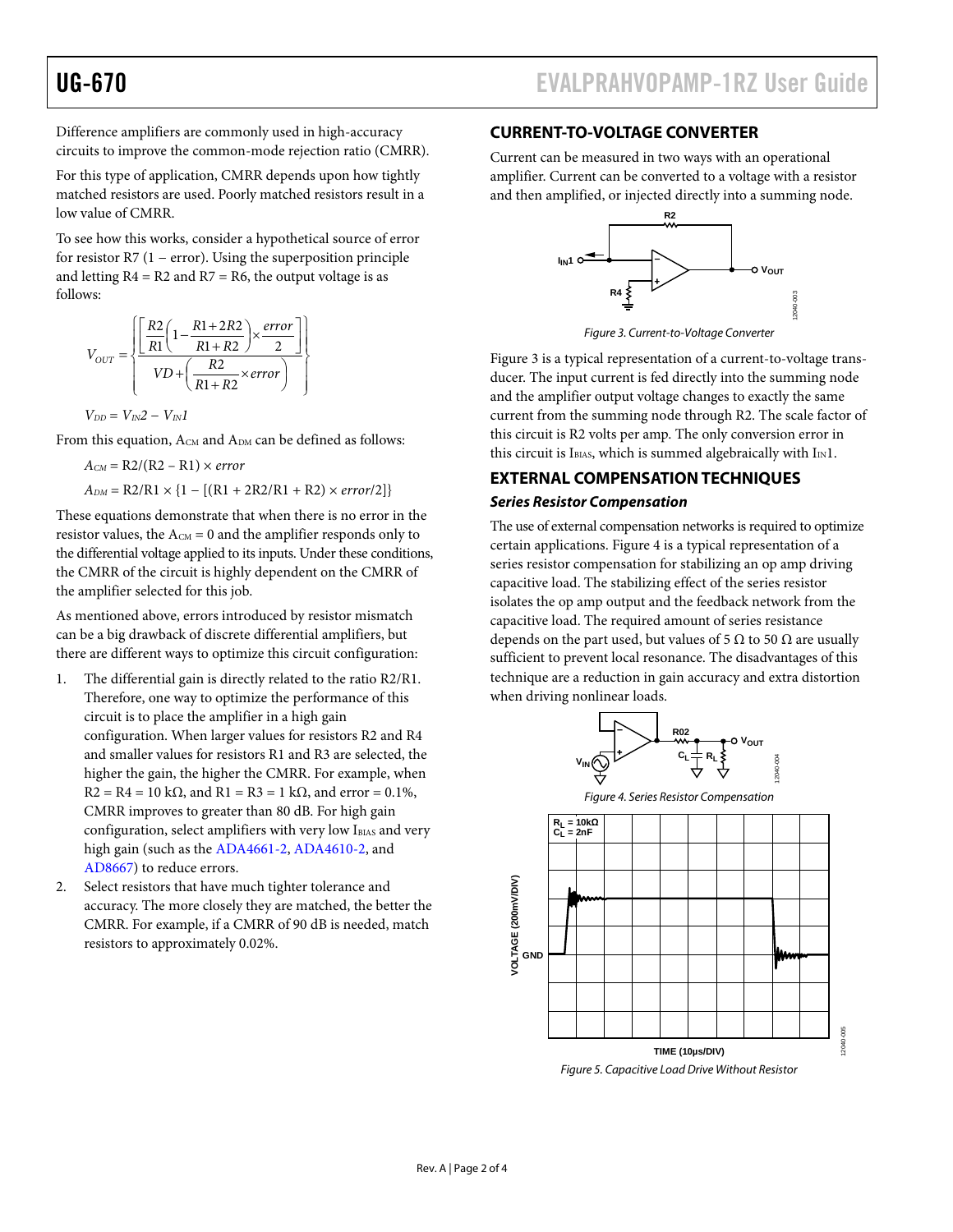# EVALPRAHVOPAMP-1RZ User Guide Valley Contract Contract Contract Contract Contract Contract Contract Contract Contract Contract Contract Contract Contract Contract Contract Contract Contract Contract Contract Contract Contr



#### *Snubber Network*

Another way to stabilize an op amp driving a capacitive load is with the use of a snubber, as shown i[n Figure 7.](#page-2-0) This method presents the significant advantage of not reducing the output swing because there is no isolation resistor in the signal path. Also, the use of the snubber does not degrade the gain accuracy or cause extra distortion when driving a nonlinear load. The exact Rs and Cs combinations can be determined experimentally.



VOLTAGE (200mV/DIV)<br><u>O</u><br>D **VOLTAGE (200mV/DIV) TIME (10µs/DIV)** *Figure 8. Capacitive Load Drive Without Snubber* **R<sub>L</sub> = 10kΩ<br>C<sub>L</sub> = 500pF<br>R<sub>S</sub> = 100Ω<br>C<sub>S</sub> = 1nF** VOLTAGE (200mV/DIV) **VOLTAGE (200mV/DIV)** PO0-009 12040-009

**RL = 10kΩ CL = 2nF**

**TIME (10µs/DIV)** *Figure 9. Capacitive Load Drive with Snubber*

<span id="page-2-0"></span>

*Figure 10. [EVALPRAHVOPAMP-1RZ](http://analog.com/EVALPRAHVOPAMP?doc=EVALPRAHVOPAMP-1RZ_UG-670.pdf) Electrical Schematic*

12040-008

2040-008